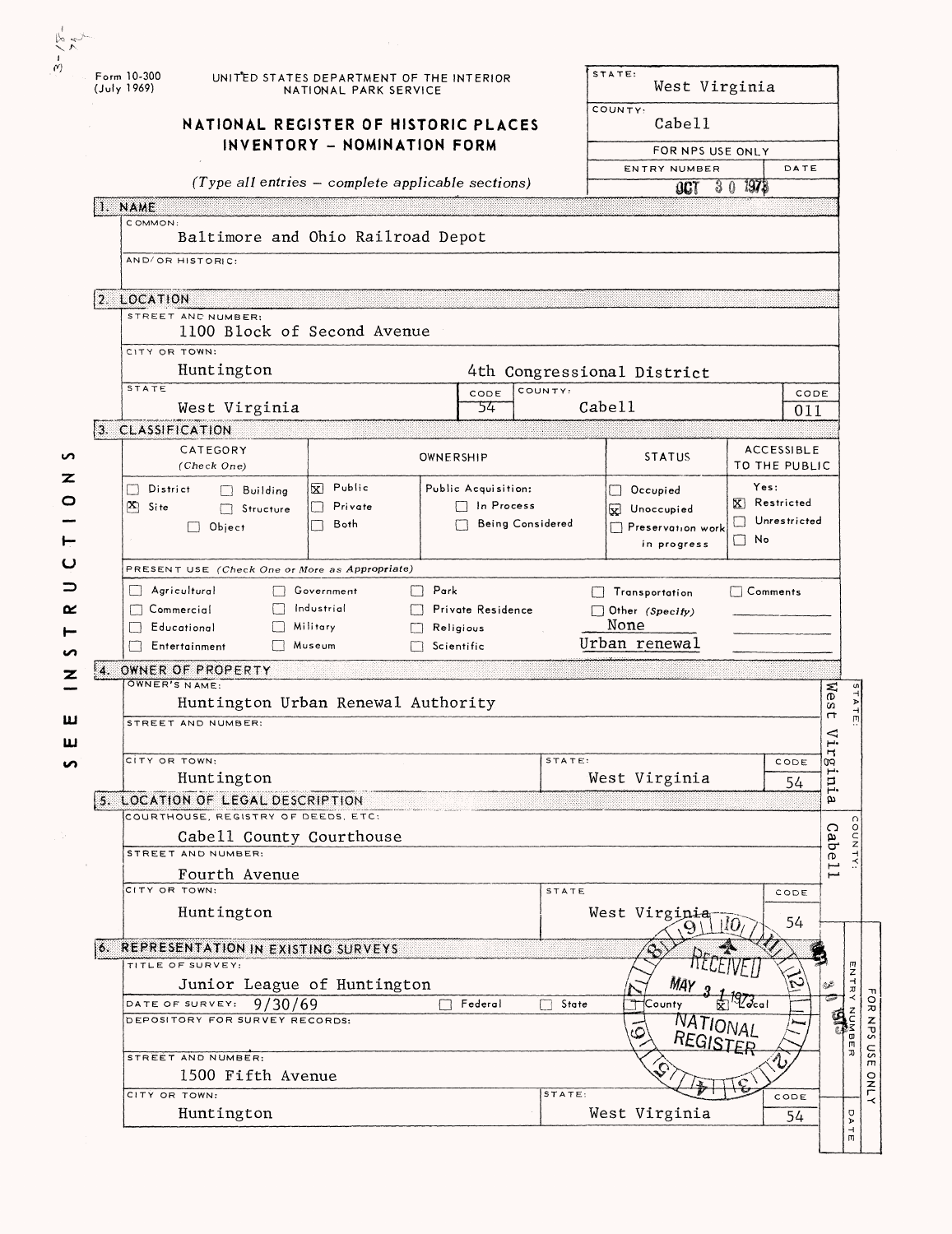| ALLESCRIPTION                                                                                                                                                                                                                       |                                                          |
|-------------------------------------------------------------------------------------------------------------------------------------------------------------------------------------------------------------------------------------|----------------------------------------------------------|
|                                                                                                                                                                                                                                     | (Check One)                                              |
| RECE<br>$\Box$ Good<br>$\Box$ Excellent<br>$\Box$ Fair<br><b>WONDITION</b>                                                                                                                                                          | $\overline{X}$ Deteriorated<br>$\Box$ Ruins<br>Unexposed |
| (Check One)<br>MAY 3 1 1973                                                                                                                                                                                                         | (Check One)                                              |
| Altered<br><b>E</b> Unaltered                                                                                                                                                                                                       | <b>Noved</b><br>[X] Original Site                        |
| NATIONALE THE HRESENT AND ORIGINAL (If Known) PHYSICAL APPEARANCE                                                                                                                                                                   |                                                          |
| REGISTINe Autimore and Ohio Railroad Depot lies between Second Avenue on the                                                                                                                                                        |                                                          |
| north and 2} Alley on the south. It covers the entire area between Eleventh                                                                                                                                                         |                                                          |
| $\widehat{S}$ )<br>FING IVElfth Streets. The Second Avenue side is 440 feet long while the                                                                                                                                          |                                                          |
| sides are 140 feet. There are two buildings on this plot. At the corner of                                                                                                                                                          |                                                          |
| Second Avenue and Eleventh Street is the former passenger station. Between                                                                                                                                                          |                                                          |
| Second Avenue and the station are two sets of railroad tracks.                                                                                                                                                                      | These have                                               |
| been abandoned as has been the passenger station. The area between the                                                                                                                                                              |                                                          |
| station and the tracks is paved with brick and has become overgrown with                                                                                                                                                            |                                                          |
| weeds. The building itself is constructed of brick and has a slate roof                                                                                                                                                             |                                                          |
| with two chimneys. The main passenger section is of two stories while the                                                                                                                                                           |                                                          |
| baggage section to the east is of single story construction. In the front                                                                                                                                                           |                                                          |
| of the building on the Second Avenue side, the major section is divided by                                                                                                                                                          |                                                          |
| a bay which rises from the basement to the roof. There are three windows in                                                                                                                                                         |                                                          |
| this bay with three windows on each of the flat sides which extend from it.                                                                                                                                                         |                                                          |
| On both sides of the bay, between the first and second floors there is a tin                                                                                                                                                        |                                                          |
| covered roof which extends outward a short distance. On the west end of the                                                                                                                                                         |                                                          |
| building there is a single floor wooden frame addition.<br>است                                                                                                                                                                      | The addition covers                                      |
| the entire west end. It was constructed as a Greyhound Bus Depot in 1945                                                                                                                                                            |                                                          |
| and abandoned in 1952. This structure has asbestos siding and wooden trim.<br>The east end of the building is a blank wall. The rear of this building is                                                                            |                                                          |
| quite cut up. Again there is a projection in the middle of the building but                                                                                                                                                         |                                                          |
| this projection is square with only a door and window on the first floor and                                                                                                                                                        |                                                          |
| but a single window on the second floor. Both of these face to the rear                                                                                                                                                             |                                                          |
| with no opening on either side. The square area does not exceed the eaves                                                                                                                                                           |                                                          |
| of the second floor. On both sides of this bisecting area are two single                                                                                                                                                            |                                                          |
| story arms. Both have two windows facing the back and each has one on the                                                                                                                                                           |                                                          |
| The east portion ends with the main passenger structure leaving room<br>end.                                                                                                                                                        |                                                          |
| for a rear exit to the baggage area. This baggage area has a large rear                                                                                                                                                             |                                                          |
| door with windows on each side. All of the windows on the first floor, as                                                                                                                                                           |                                                          |
| well as the doors, have been boarded up. The windows on the second floor                                                                                                                                                            |                                                          |
| are exposed and many of them have been broken. There is a basement but no                                                                                                                                                           |                                                          |
| attic in the building. Its condition is deteriorated and in need of repair.                                                                                                                                                         |                                                          |
| Structurally it is sound.                                                                                                                                                                                                           |                                                          |
|                                                                                                                                                                                                                                     |                                                          |
| Directly to the rear of the passenger station is the former freighthouse.                                                                                                                                                           |                                                          |
| It is aligned with the west side of the passenger building along the $2\frac{1}{2}$                                                                                                                                                 |                                                          |
| $\tau_{\rm eff}$ (Fig. ). The contract of the state of the state of the state of the state of the state of the state of the state of the state of the state of the state of the state of the state of the state of the state of the |                                                          |

Alley. It began as a two story building which now has two rooms on each floor. In 1897 it was extended 98 feet, extended an additional 75 feet in 1911, and the final 200 feet were added in 1916. The interior floor with the exception of the original two story section and the final 200-foot section is made up of wood blocks; the rest is concrete.

 $2 - 0.0001$ 

 $\frac{1}{2}$   $\frac{1}{2}$ The entire building is of brick with a slate roof. The roof overhangs the loading dock which extends from the front of the building which in turn faces the rear of the passenger station. Along both the north and south sides and directly opposite each other are chain driven overhead steel doors. In all, there are twenty-three stalls in the freighthouse along with three heavy duty scales. The east end of the building comprises a large door on the first floor and two windows, for light, above. From this east end of the building stretches a loading platform with a drive up (or down) ramp. Again the condition of the building is deteriorated but structurally

**rn**  $\overline{z}$ **S** ᅴ  $\overline{\mathbf{z}}$  $\subset$  $\Omega$  $\rightarrow$  $\circ$ z

 $\sim$ 

**m** 

S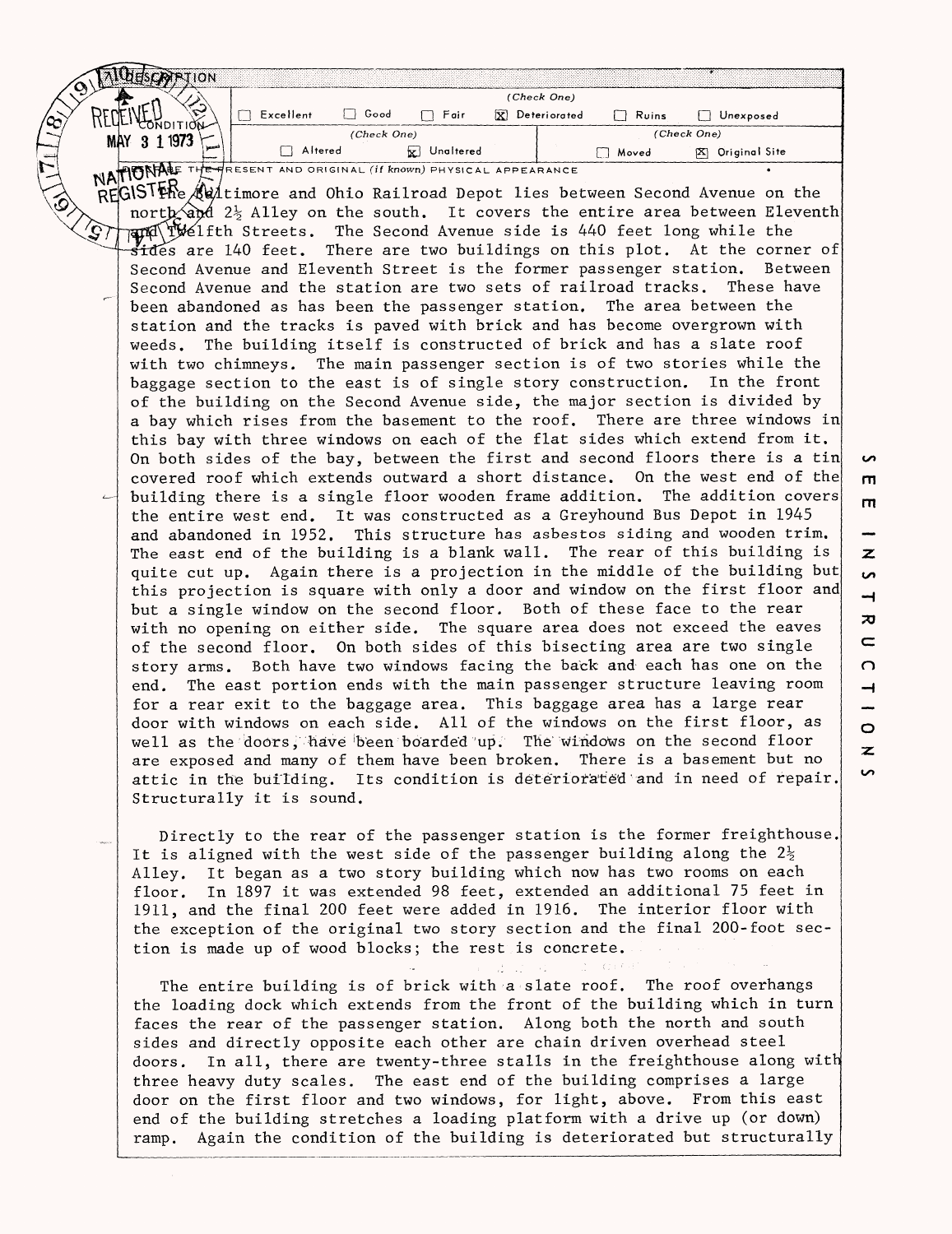| PERIOD (Check One or More as Appropriate)                |              |                       |                |
|----------------------------------------------------------|--------------|-----------------------|----------------|
| Pre-Columbian                                            | 16th Century | 18th Century          | 20th Century   |
| 15th Century                                             | 17th Century | 19th Century<br>īΣĪ   |                |
| SPECIFIC DATE(S) (If Applicable and Known)               |              |                       |                |
| AREAS OF SIGNIFICANCE (Check One or More as Appropriate) |              |                       |                |
| Abor iginal                                              | E ducati on  | Political             | Urban Planning |
| $\Box$ Prehistoric                                       | Engineering  | Religion/Phi-         | Othen Espel    |
| Historic<br>$\Box$                                       | Industry     | losophy               |                |
| Agriculture                                              | Invention    | Science               |                |
| Architecture                                             | Landscape    | Sculpture             |                |
| Art                                                      | Architecture | Social/Human-         |                |
| Commerce                                                 | Literature   | itarian               |                |
| Communications                                           | Military     | Theater               |                |
| Conservation                                             | Music        | Transportation<br>lxl |                |

Huntington began after the Civil War, born of the necessity of obtaining a western terminus for the Chesapeake and Ohio Railroad. Between October of 1870 and July of 1871, Colis P. Huntington purchased most of the land west of the Guyandotte River. He then formed the Central Land Co. and hired a Boston architect to lay out his city. The city of Huntington began as a railroad town and remains such to this day.

In the empire building days of 1890 progressive Huntingtonians built a north and south railroad between Guyandotte and Kenova, the Huntington and Big Sandy Railroad. A few years later this operation was taken over by the Ohio River Railroad which by September 1901 was incorporated into the Baltimore and Ohio Railroad system, the oldest railroad system in the United States operating under its original charter. The location of the B & 0 depot was superior to that of the C & O for it rested squarely in the center of the business district, and hence came to play an important part as the focal point of Huntington.

The passenger station was completed in 1887 and represents the railroad architecture of that period. As with other buildings in the Huntington area the freight building shows the growth of the city. The first section being completed in  $1890$  with a 98-foot extension added in  $1897$ . By 1911, 75 more feet were added with the final 200 feet being completed in 1916.

This section, bordered to the north by Second Avenue, to the south by  $2\frac{1}{2}$ Alley, to the west by Eleventh Street and to the east by Twelfth Street was earlier a beehive of activity. Almost all of the automobiles which came to the Huntington area were unloaded here. The twenty-three bays of the freighthouse were active each day. The passenger terminal had a lunchroom with many trains arriving and departing each day. Students attending Marshall University arrived and departed, businessmen arrived and departed, some came to transfer to the C & 0 and others arrived from the C & 0 for more distant places. Activity was the byword of the station twenty-four hours a day. So much so that the Greyhound Bus Lines sought out the location and in 1945 built a frame addition to the west end of the building to house its Huntington depot. This addition still stands although it was discontinued as the bus terminal in 1952.

The depot was so prominent that Teddy Roosevelt, Warren G. Harding and Dwight D. Eisenhower saw fit to address the public from the rear of their campaign trains prior to their election. It was truly the heart of the city.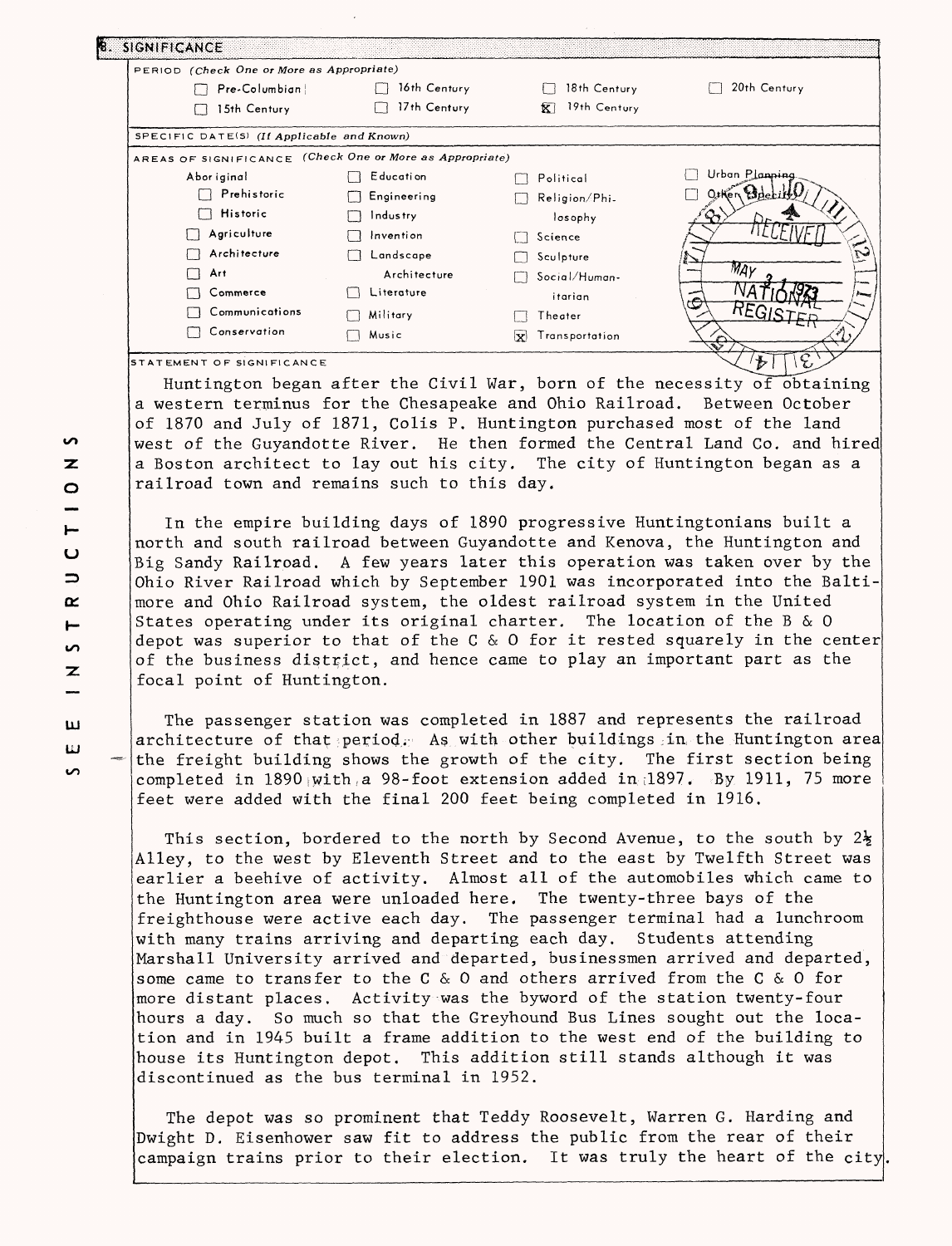| 9. MAJOR BIBLIOGRAPHICAL REFERENCES                                                                                                                                                                                                                                                                                                                                                                                                    |                                                                                                                                           |                                                                |
|----------------------------------------------------------------------------------------------------------------------------------------------------------------------------------------------------------------------------------------------------------------------------------------------------------------------------------------------------------------------------------------------------------------------------------------|-------------------------------------------------------------------------------------------------------------------------------------------|----------------------------------------------------------------|
| 1.<br>B & O Station.                                                                                                                                                                                                                                                                                                                                                                                                                   | Huntington Advertiser 9-22-70. Railfans Want to Move, Restore Old                                                                         | $\widetilde{\mathcal{C}}$<br>$C_{\uparrow}\uparrow\angle$<br>W |
| 2.<br>Published by Huntington Chamber of Commerce.                                                                                                                                                                                                                                                                                                                                                                                     | Railroads Service the Greater Huntington Area: B & O, C & O, N & W 1965.                                                                  | ୍ୟ<br>$\Omega$ .<br>$\mathbb C$<br>Q                           |
| 3.<br>Terminal by Robert Withers. Sunday, May 3, 1970.                                                                                                                                                                                                                                                                                                                                                                                 | The Herald Advertiser. Sunday, a magazine for the tri-state. The B & O<br>(continued)                                                     |                                                                |
| 10. GEOGRAPHICAL DATA                                                                                                                                                                                                                                                                                                                                                                                                                  |                                                                                                                                           |                                                                |
| LATITUDE AND LONGITUDE COORDINATES<br>DEFINING A RECTANGLE LOCATING THE PROPERTY                                                                                                                                                                                                                                                                                                                                                       | LATITUDE AND LONGITUDE COORDINATES<br> 0 <br>DEFINING THE CENTER POINT OF A PROPERTY<br>OF LESS THAN TEN ACRES                            |                                                                |
| CORNER<br><b>LATITUDE</b><br>LONGITUDE                                                                                                                                                                                                                                                                                                                                                                                                 | R<br>LATITUDE<br>LONGITUDE                                                                                                                |                                                                |
| Degrees Minutes Seconds   Degrees Minutes Seconds                                                                                                                                                                                                                                                                                                                                                                                      | Degrees Minutes Seconds<br>Degrees Minutes Seconds                                                                                        |                                                                |
| $\circ$<br>$\cdot$<br>۰<br>NW<br>$\circ$                                                                                                                                                                                                                                                                                                                                                                                               | $38^\circ$<br>25'<br>$82^\circ$<br>24"<br>26'<br>27"                                                                                      |                                                                |
| NE<br>$\circ$<br>$\circ$<br>SE                                                                                                                                                                                                                                                                                                                                                                                                         |                                                                                                                                           |                                                                |
| ō<br>$\circ$<br><b>SW</b>                                                                                                                                                                                                                                                                                                                                                                                                              |                                                                                                                                           |                                                                |
| APPROXIMATE ACREAGE OF NOMINATED PROPERTY:                                                                                                                                                                                                                                                                                                                                                                                             | ∗<br>acre                                                                                                                                 | ທ                                                              |
| LIST ALL STATES AND COUNTIES FOR PROPERTIES OVERLAPPING STATE OR COUNTY BOUNDARIES                                                                                                                                                                                                                                                                                                                                                     |                                                                                                                                           | m.                                                             |
| STATE:<br>CODE                                                                                                                                                                                                                                                                                                                                                                                                                         | COUNTY<br>CODE<br>$\mathfrak{D}$ (                                                                                                        | ш                                                              |
| STATE:<br>CODE                                                                                                                                                                                                                                                                                                                                                                                                                         | COUNTY:<br>CODE                                                                                                                           | z                                                              |
| STATE:<br>CODE                                                                                                                                                                                                                                                                                                                                                                                                                         | CODE<br>COUNTY:<br>$3$ 1 1973                                                                                                             | ഗ                                                              |
| STATE:<br>CODE                                                                                                                                                                                                                                                                                                                                                                                                                         | COUNTY:<br>೨<br>CODE<br>$^{REGIST}$ ER                                                                                                    | ⊣<br>ᅍ                                                         |
| 11. FORM PREPARED BY                                                                                                                                                                                                                                                                                                                                                                                                                   |                                                                                                                                           | c                                                              |
| NAME AND TITLE:<br>Edward R. Bleau, Field Research Agent for the                                                                                                                                                                                                                                                                                                                                                                       |                                                                                                                                           | O                                                              |
| <b>ORGANIZATION</b><br>West Virginia Antiquities Commission                                                                                                                                                                                                                                                                                                                                                                            | DATE<br>October 1, 1972                                                                                                                   | ⊣                                                              |
| STREET AND NUMBER:<br>Old Mountainlair, West Virginia University                                                                                                                                                                                                                                                                                                                                                                       |                                                                                                                                           | o<br>z                                                         |
| CITY OR TOWN:<br>Morgantown                                                                                                                                                                                                                                                                                                                                                                                                            | CODE<br><b>STATE</b>                                                                                                                      | <b>S</b>                                                       |
| 12. STATE LIAISON OFFICER CERTIFICATION                                                                                                                                                                                                                                                                                                                                                                                                | West Virginia<br>54<br>NATIONAL REGISTER VERIFICATION                                                                                     |                                                                |
|                                                                                                                                                                                                                                                                                                                                                                                                                                        |                                                                                                                                           |                                                                |
| As the designated State Liaison Officer for the Na-<br>tional Historic Preservation Act of 1966 (Public Law<br>89-665), I hereby nominate this property for inclusion<br>in the National Register and certify that it has been<br>evaluated according to the criteria and procedures set<br>forth by the National Park Service. The recommended<br>level of significance of this nomination is:<br>State<br>X)<br>National/h⊡<br>Local | I hereby certify that this property is included in the<br>National Register.<br>Associate Director, Professional<br>Services<br>007<br>30 |                                                                |
| Maurice Brooks<br>Name<br>State Historic Preservation<br>Title<br>Officer                                                                                                                                                                                                                                                                                                                                                              | 1973<br>Date<br>ATTEST:<br>The National Register<br>Keeper of                                                                             |                                                                |
| May 30, 1973<br>Date                                                                                                                                                                                                                                                                                                                                                                                                                   | Date                                                                                                                                      |                                                                |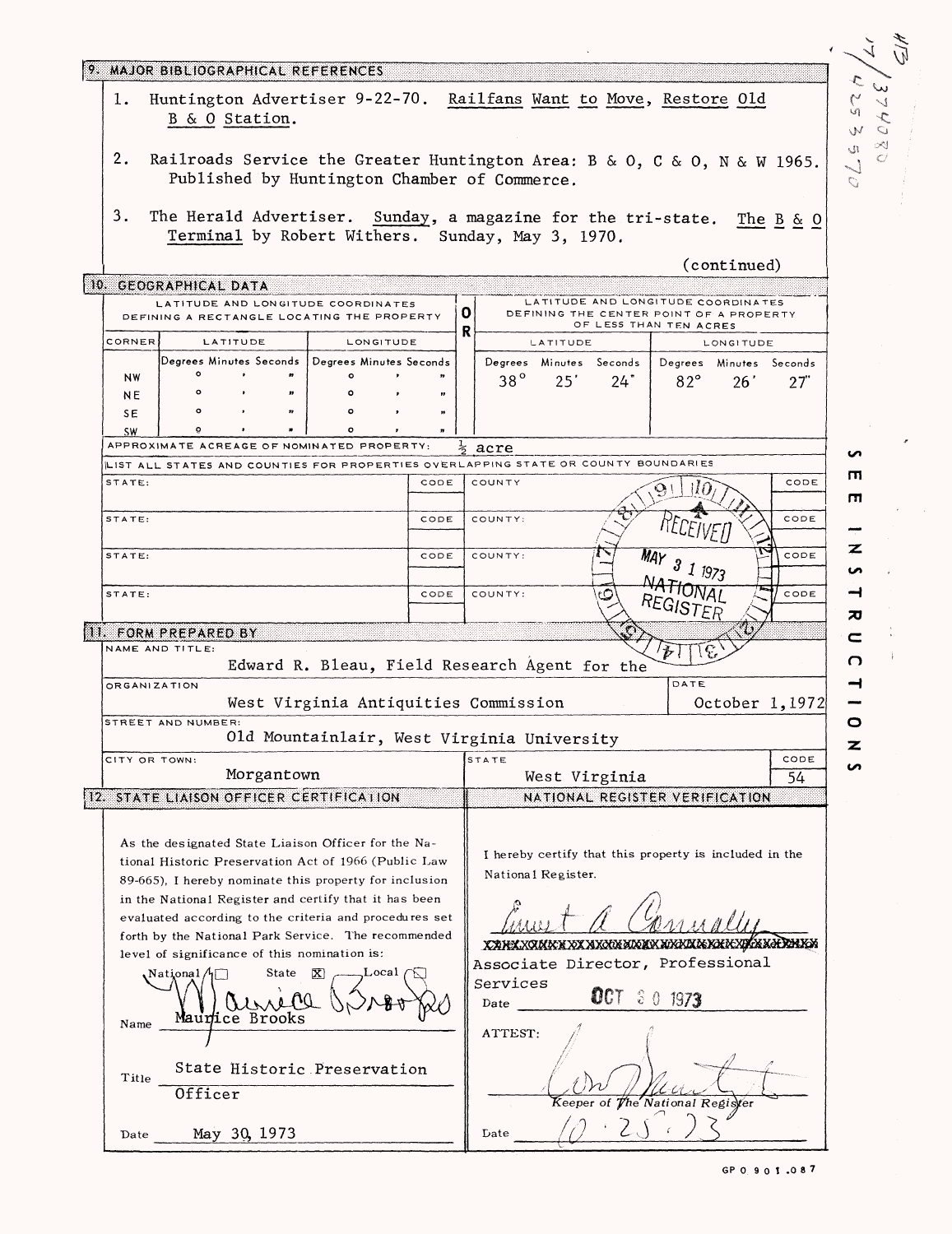**Form 10-300a (July 1969)**

## **NATIONAL REGISTER OF HISTORIC PLACES**

**INVENTORY - NOMINATION FORM**

|        | West Virginia |  |
|--------|---------------|--|
| COUNTY |               |  |

**FOR NPS USE ONLY**

DATE

Cabell

**STATE** 

**ENTRY NUMBER port** 30 1973

*(Continuation Sheet)*

## (Number all entries)

7. DESCRIPTION (continued)

sound.

Other than the buildings, the plot is blacktopped for parking and movement, There are two sets of tracks which are located in the middle of the plot and this area is now overgrown with weeds.

## 8. SIGNIFICANCE (continued)

Today it stands vacant. The freight terminal is used for short term storage, the yard as a parking lot and the passenger station with its lower floor windows boarded up--vacant. The entire area awaits the bulldozer unleashed by Urban Renewal. Yet it is one of a vanishing breed of old-fashioned depots, especially one in a dyed-in-the-wool railroad town. The site has a definite degree of architectural merit as well as aesthetic, sentimental and historical merit. It is looked upon as the last hope of retaining the historical remembrances of Huntington. If it can be saved then perhaps other historical buildings, doomed to the wrecking ball of progress, could be moved to this site and the history and significance  $\mathbb{C}$   $\mathbb{R}$   $\mathbb{R}$  roads in Huntington would be site and the history and significance  $\mathbb{S}^{\mathbb{F}}$ preserved.